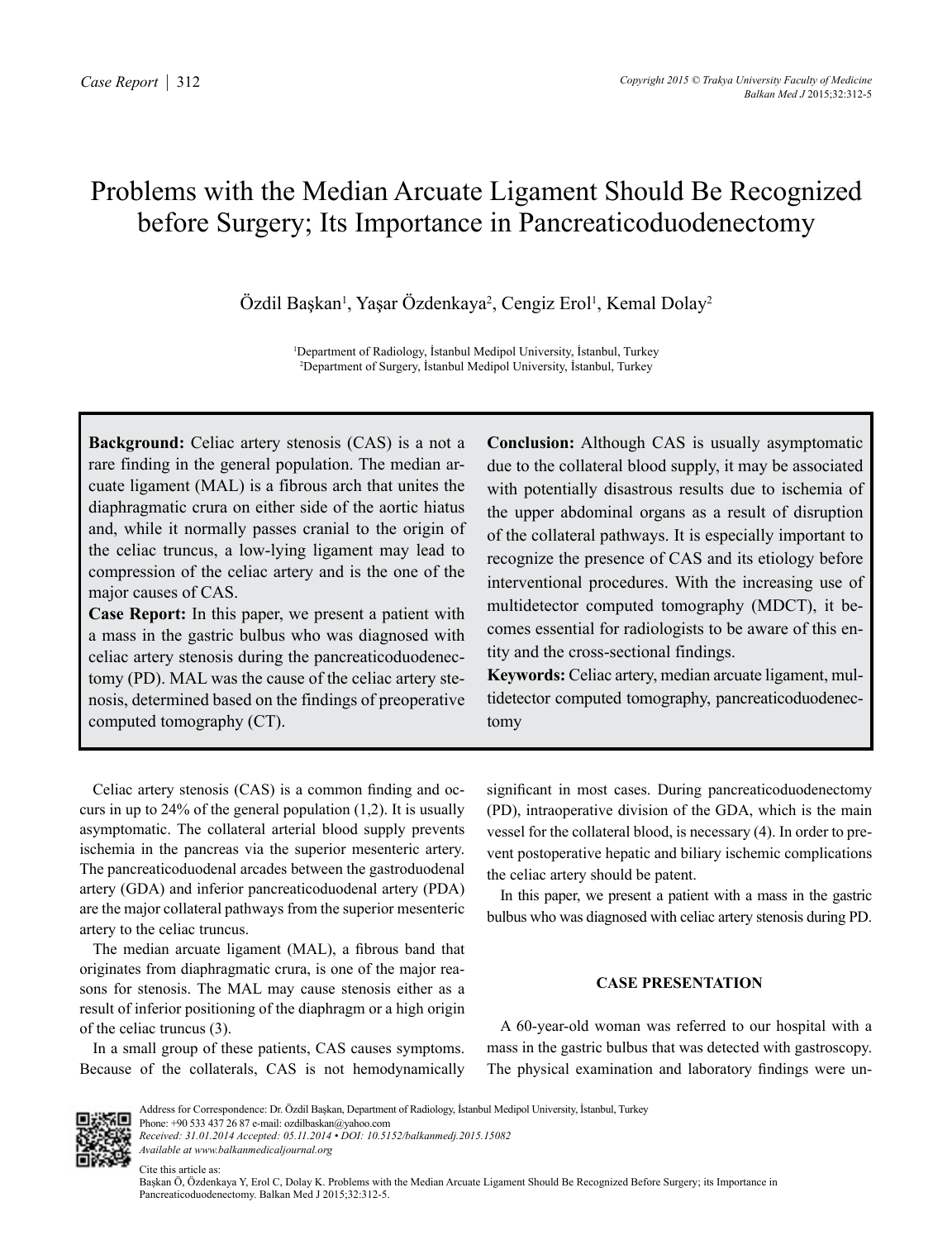remarkable. The patient underwent abdominal multiphase computed tomography (CT, Brilliance iCT, Phillips Healthcare, Best, the Netherlands) for evaluation of the mass. The CT showed a 6 cm mass extending between the bulbus and the Papilla Vateri. It was decided that the lesion was not suitable for endoscopic or transduodenal local excision because of its location, size and broad-based configuration. Informed consent form was obtained. After further assessment the patient was organized to undergo PD.

A potential pitfall in PD is misidentification of a replacing common hepatic artery (CHA), or even a replacing right hepatic artery as the GDA. A technique to avoid this mistake is the GDA occlusion test; placing a vascular clamp across the presumed GDA and checking for pulsations at the porta hepatis before this vessel is divided. After clamping the GDA, the adequacy of the blood supply was assessed by digital palpation on the CHA. In our case, it was noted there was a reduced pulsation in the CHA following the clamping of the GDA.

When the preoperative CT examination was evaluated retrospectively during the operation, she was found to have a stenosis at the origin of the celiac artery with patent branches. The CT demonstrated acute angulation and narrowing of the proximal celiac artery. There was post-stenotic dilatation and a classical hooked appearance of the proximal celiac artery that is characteristic of MAL compression (Figure 1). Welldeveloped collateral pathways between the SMA and GDA

were detected (Figure 1). We decided that MAL was the cause of the celiac artery stenosis based on the CT findings. The MAL was divided and the origin of the celiac truncus was completely cleared to remove all MAL fibers. This led to an immediate release of the compressed celiac artery. A pulsatile flow was achieved in the lumen of the CHA despite clamping of the GDA (Figure 2). The patient underwent elective PD. Postoperatively, there were no signs of hepatic or anastomotic ischemia. The patient was discharged on the  $7<sup>th</sup>$  postoperative day without any complication. Histopathological diagnosis of the lesion was villous adenoma with in situ carcinoma and adjuvant therapy was not planned.

## **DISCUSSION**

The MAL is a fibrous band that originates from a combination of the left and right portions of diaphragmatic crura. The ligament crosses the aortic hiatus at the level of the L1 vertebral body proximal to the origin of the celiac truncus. In 10–24% people the MAL may cause compression and downward angulation of the celiac artery (5). Median arcuate ligament syndrome (MALS) is defined as ischemia in the gastrointestinal system due to compression of the celiac truncus by the MAL, and was first described in 1963 (6). The incidence of MALS is 1.76–4% (7,8).



**FIG. 1. a-c.** Sagittal 3D VR image (a), Sagittal MIP image (b), CT angiogram demonstrating acute angulation and narrowing of the proximal celiac artery. There is post-stenotic dilatation and a classical hooked appearance (long white arrow) of the proximal celiac artery that is characteristic of MAL compression. Sagital oblique 3D VR image (c), CT angiogram shows prominent collateral vessels (stars) and dilatation of the GDA (long arrow) that is supplying the common hepatic artery (short arrow) off the superior mesenteric artery (thick arrow). This configuration is a common collateral pathway seen in patients with celiac axis stenosis.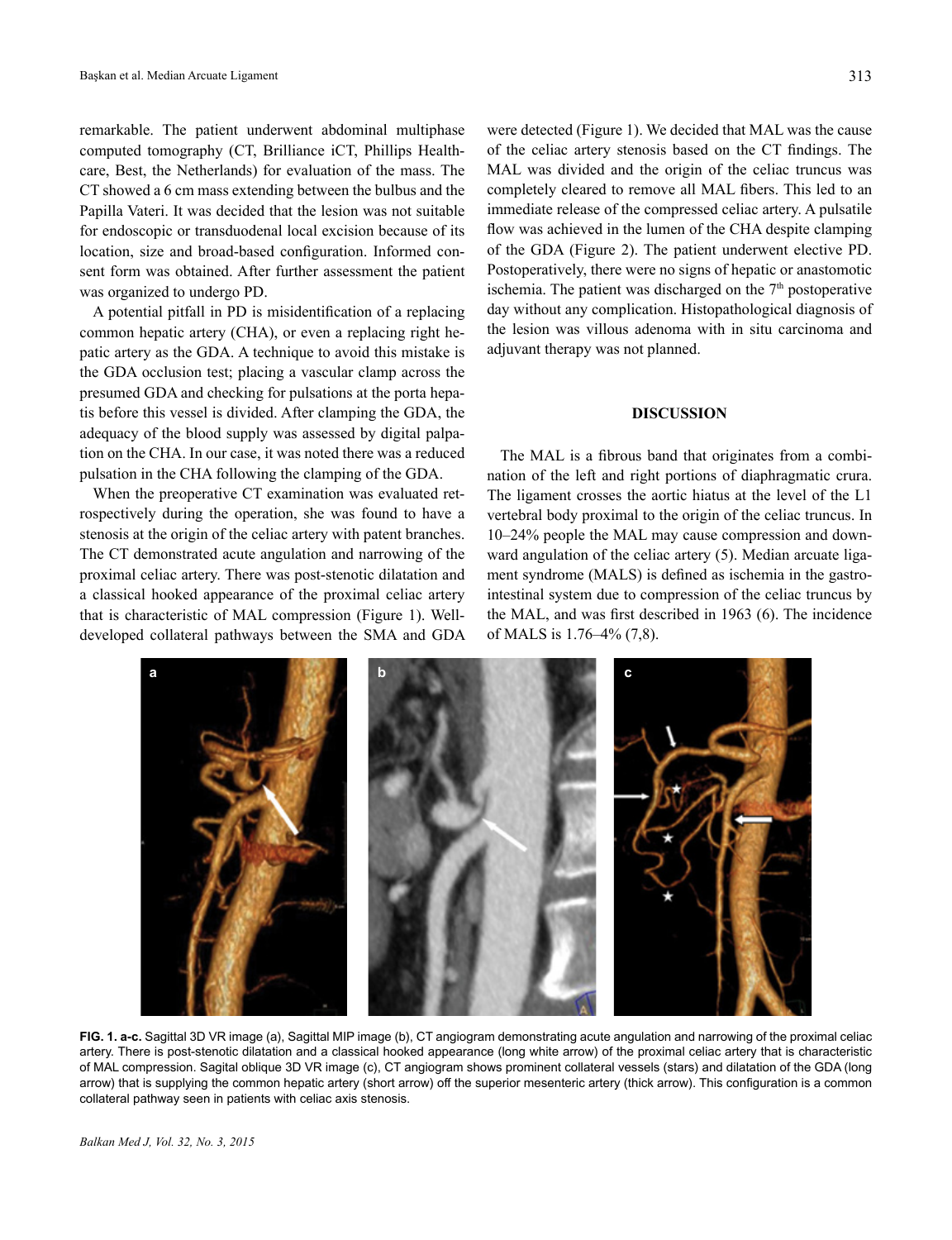**a b**

**FIG. 2. a,b.** Intraoperative images before (a) and after (b) release of the MAL. After clamping the GDA, the GDA and CHA were seen to lose their luminal tension (a). MAL (long white arrows), GDA (long black arrow), CHA (short white arrow), Portal vein (short thick black arrow), pancreatic remnant (short thin black arrow). After the MAL was divided and the origin of the celiac trunk was completely cleared to remove all MAL fibers, as expected, the lumen of the CHA and hepatic propria were filled (b). Hepatic propria (thick white arrow), CHA (thin white arrow), stump of GDA (black arrow)

The celiac artery arises from the aorta and supplies blood to the liver, spleen, stomach, and duodenum. The causes of CAS can be classified as extrinsic stenosis (MAL), intrinsic stenosis (arteriosclerosis) and various other causes, including congenital, neoplastic etc. (7,9). The MAL is the most common cause of CAS in Eastern countries (7), in contrast to Western countries where arteriosclerosis is the most common cause (9). The incidence of celiac artery stenosis is 7.6% (10) in the population undergoing PD. MAL compression is the major cause of stenosis in this group, which is detected in up to 5% of patients (11-13).

Hepatic and biliary system infarction is a well-known complication of PD (14). In most cases, there is an underlying pathology in the arterial system, especially at the origin of the celiac artery. Awareness of these conditions during preoperative examinations is important and may prevent postoperative complications.

 In the presence of CAS, the arterial blood supply to the hepatobiliary system, pancreas, stomach, and spleen is supported by the collaterals between the celiac artery and SMA. Because of these collateral pathways (15) CAS usually does not cause clinical symptoms. During PD, many of these collateral vessels are ligated. In the presence of CAS, ligation of the GDA can cause ischemia of the liver, biliary system, stomach and spleen. Ischemia of these organs can complicate early and late results of PD and hepatic function (14). Celiac artery stenosis due to MAL can be identified intraoperatively by clamping the GDA. The absence of pulsatile flow in the CHA should lead one to suspect stenosis of the celiac artery and the presence of MAL. Removing the MAL will solve the problem. Otherwise in these cases ischemia might cause serious complications, including death.

Therefore, it is important to maintain the blood supply to the upper abdominal organs in these patients based on a detailed preoperative evaluation. MAL compression of the celiac truncus is conventionally diagnosed by catheter angiography; however, with recent developments, MDCT has become a valuable tool for examination of vasculature systems. In patients with celiac artery compression by the MAL, the findings include focal narrowing of the proximal celiac artery with a characteristic hooked appearance, hypertrophy of the diaphragmatic crura, a prominent GDA, and the presence of prominent collateral arteries (12,16). The three-dimensional MDCT images allow detailed visualization of the complex vascular anatomy with multiplanar reformatting, maximum intensity projection (MIP) and volume rendering (VR) techniques. This provides the diagnosis and the possibility of treating compression of MAL preoperatively. Endovascular celiac artery stenting, laparoscopic median arcuate ligament release, and intraoperative revascularization are the treatment options.

In conclusion, prior to PD, preoperative evaluation of the celiac artery, pancreatic and liver arterial supply should be performed in order to exclude celiac artery stenosis and prevent disastrous outcomes, include significant liver necrosis and death. MDCT is a non- invasive and useful method for diagnosing compression of the MAL. Careful preoperative preparation and awareness of vascular anatomical variations for vascular reconstruction will make PD a safer procedure.

#### **Ethics Committee Approval:** N/A.

**Informed Consent**: Written informed consent was obtained from the patient who participated in this study.